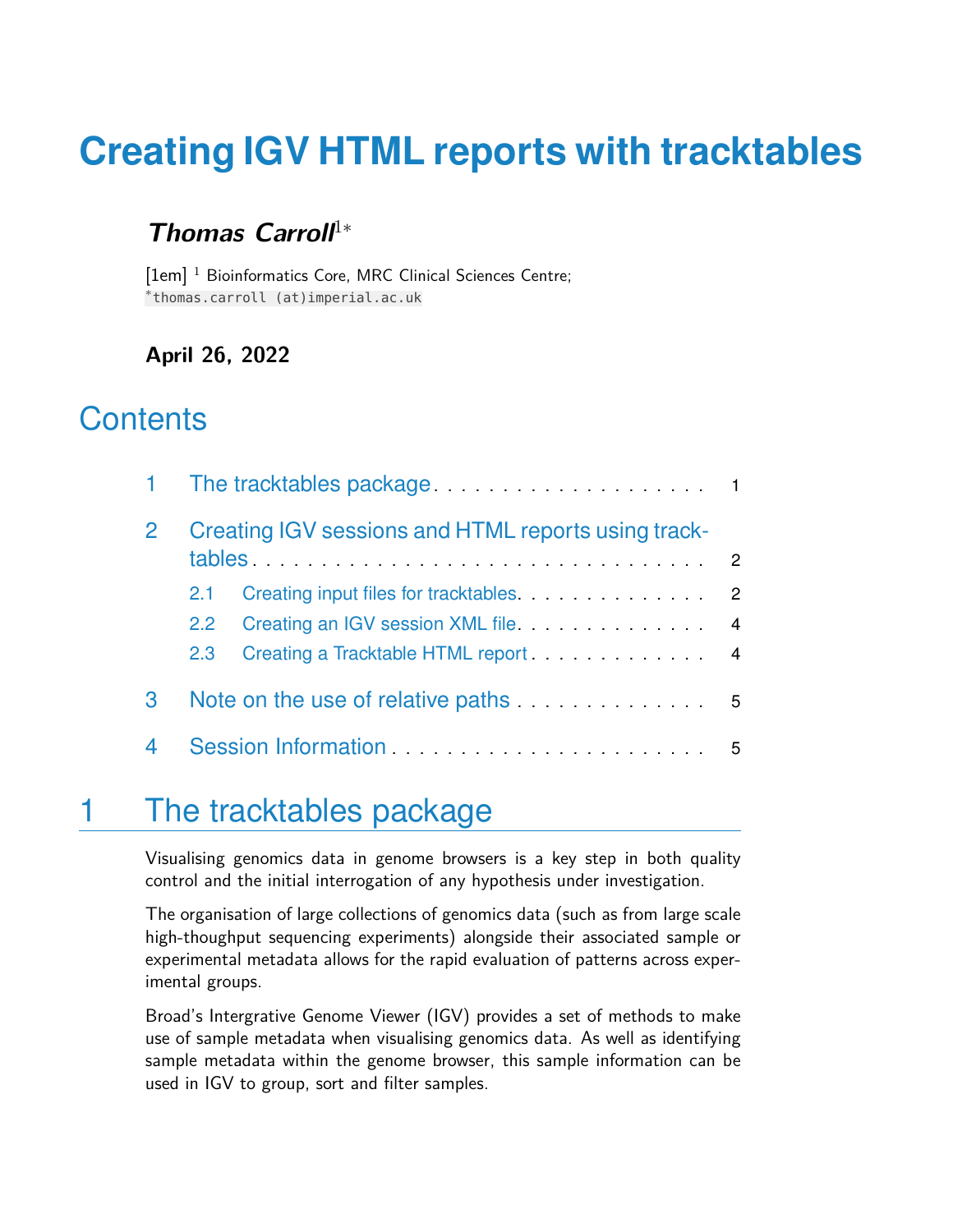This use of sample metadata, alongside the ability to control IGV through ports, provides the desired framework to rapidly interrogate large cohorts of genomics data once the appropriate file structure is built.

The Tracktables package provides a set of tools to build IGV session files from data-frames of sample files and their associated metadata as well as produce IGV linked HTML reports for high-throughput visualisation of sample data in IGV.

## <span id="page-1-0"></span>2 Creating IGV sessions and HTML reports using tracktables

The two main functions within the tracktables package are the MakeIGVSes sion() function for creating IGV session XMLs and any associated sample metadata files and the maketracktable() function to create HTML pages containing the sample metadata and interval tables used to control IGV.

### <span id="page-1-1"></span>2.1 Creating input files for tracktables

tracktables functions require the user to provide both a data-frame of metadata information and a data-frame of the paths of sample files to be visualised in IGV.

These data-frames must both have one column named "SampleName" which contains unique sample IDs. This column will be used to match samples and only samples within both files will be included in the IGV session.

The remaining metadata SampleSheet columns may be user-defined but must all contain column titles. (See example below)

The FileSheet (with file paths) must contain the columns "SampleName", "bam","bigwig" and "interval". These columns may contain NA values when no relavant file is associated to a sample.

Here we create a small example SampleSheet (containing metadata) and FileSheet (containing file locations) from some example histone mark, RNA polymerase 2 and Ebf ChIP-seq.

```
library(tracktables)
fileLocations <- system.file("extdata",package="tracktables")
bigwigs <- dir(fileLocations,pattern="*.bw",full.names=TRUE)
```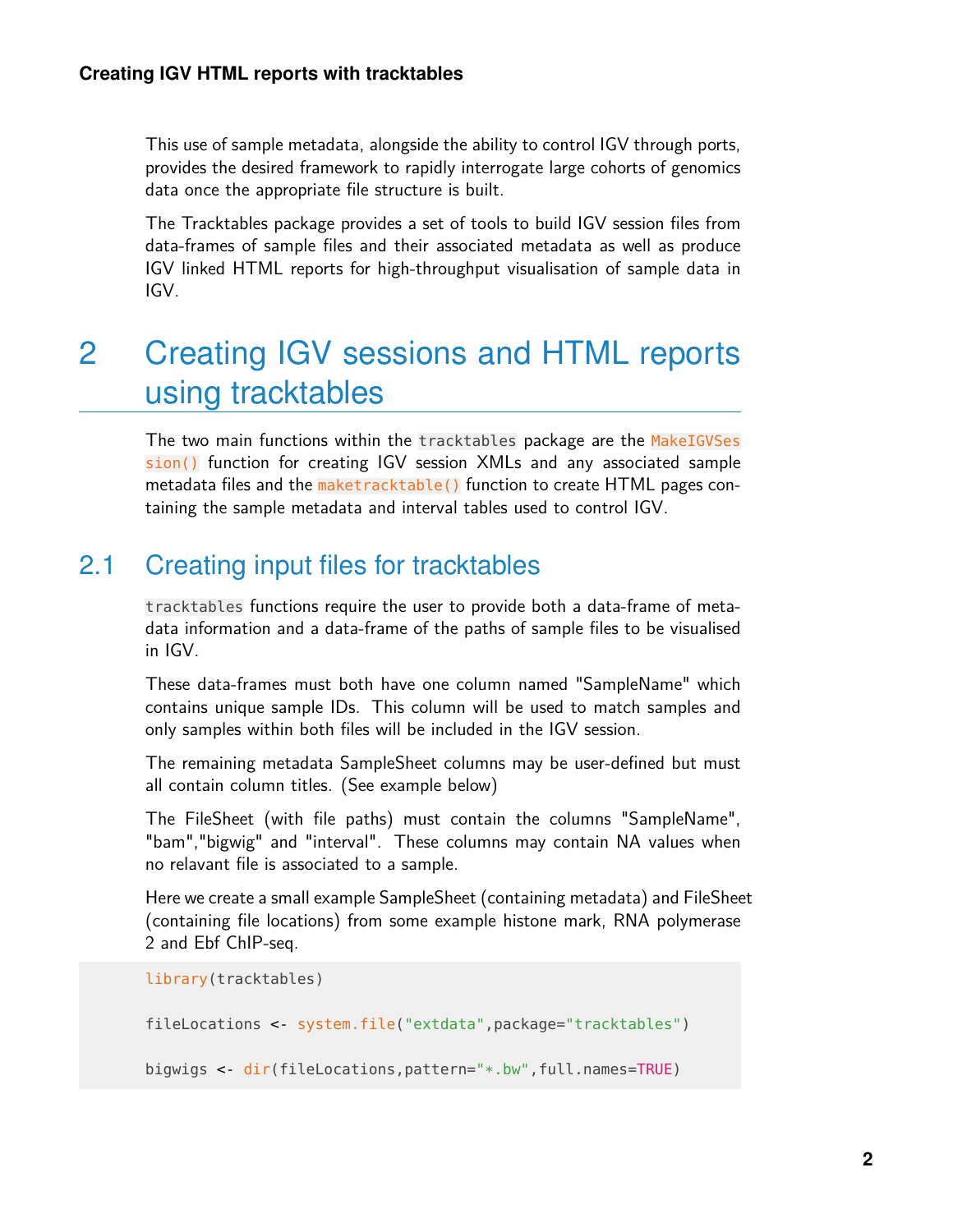#### **Creating IGV HTML reports with tracktables**

```
intervals <- dir(fileLocations,pattern="*.bed",full.names=TRUE)
bigWigMat <- cbind(gsub("_Example.bw","",basename(bigwigs)),
                   bigwigs)
intervalsMat < cbind(gsub("_Peaks.bed","",basename(intervals)),
                      intervals)
FileSheet <- merge(bigWigMat,intervalsMat,all=TRUE)
FileSheet < as.matrix(cbind(FileSheet,NA))
colnames(FileSheet) <- c("SampleName","bigwig","interval","bam")
SampleSheet < cbind(as.vector(FileSheet[,"SampleName"]),
                     c("EBF","H3K4me3","H3K9ac","RNAPol2"),
                     c("ProB","ProB","ProB","ProB"))
colnames(SampleSheet) <- c("SampleName","Antibody","Species")
```
The SampleSheet contains a small section of metadata for the EBF, RNApol2, H3K4me3 and H3K9ac ChIP. The "SampleName" column contains the unique IDs.

```
head(SampleSheet)
```

| ## |          | SampleName Antibody |                  | Species |
|----|----------|---------------------|------------------|---------|
|    | ## [1, ] | "EBF"               | "EBF"            | "ProB"  |
|    |          | ## [2,] "H3K4me3"   | "H3K4me3"        | "ProB"  |
|    |          | ## [3,] "H3K9ac"    | "H3K9ac"         | "ProB"  |
|    |          | ## [4,] "RNAPol2"   | "RNAPol2" "ProB" |         |

The FileSheet contains the "SampleName" column with unique IDs matching those founds in the SampleSheet. The remaining columns are "bam","bigwig" and "interval" and list the full paths of relevant files to be displayed in IGV.

```
head(FileSheet)
```

| ## | SampleName bigwig |                                | interval                  | bam       |
|----|-------------------|--------------------------------|---------------------------|-----------|
|    | ## [1,] "EBF"     | "pathTo/EBF_Example.bw"        | "pathTo/EBF_Peaks.bed" NA |           |
|    | ## [2,] "H3K4me3" | "pathTo/H3K4me3_Example.bw" NA |                           | ΝA        |
|    | ## [3,] "H3K9ac"  | "pathTo/H3K9ac_Example.bw" NA  |                           | ΝA        |
|    | ## [4,] "RNAPol2" | "pathTo/RNAPol2_Example.bw" NA |                           | <b>NA</b> |
|    |                   |                                |                           |           |

<span id="page-2-0"></span>Note that not all samples have intervals associated to them and ,here, none of these samples have BAM files associated to them. NA values within the FileSheet will be ignored by tracktables functions.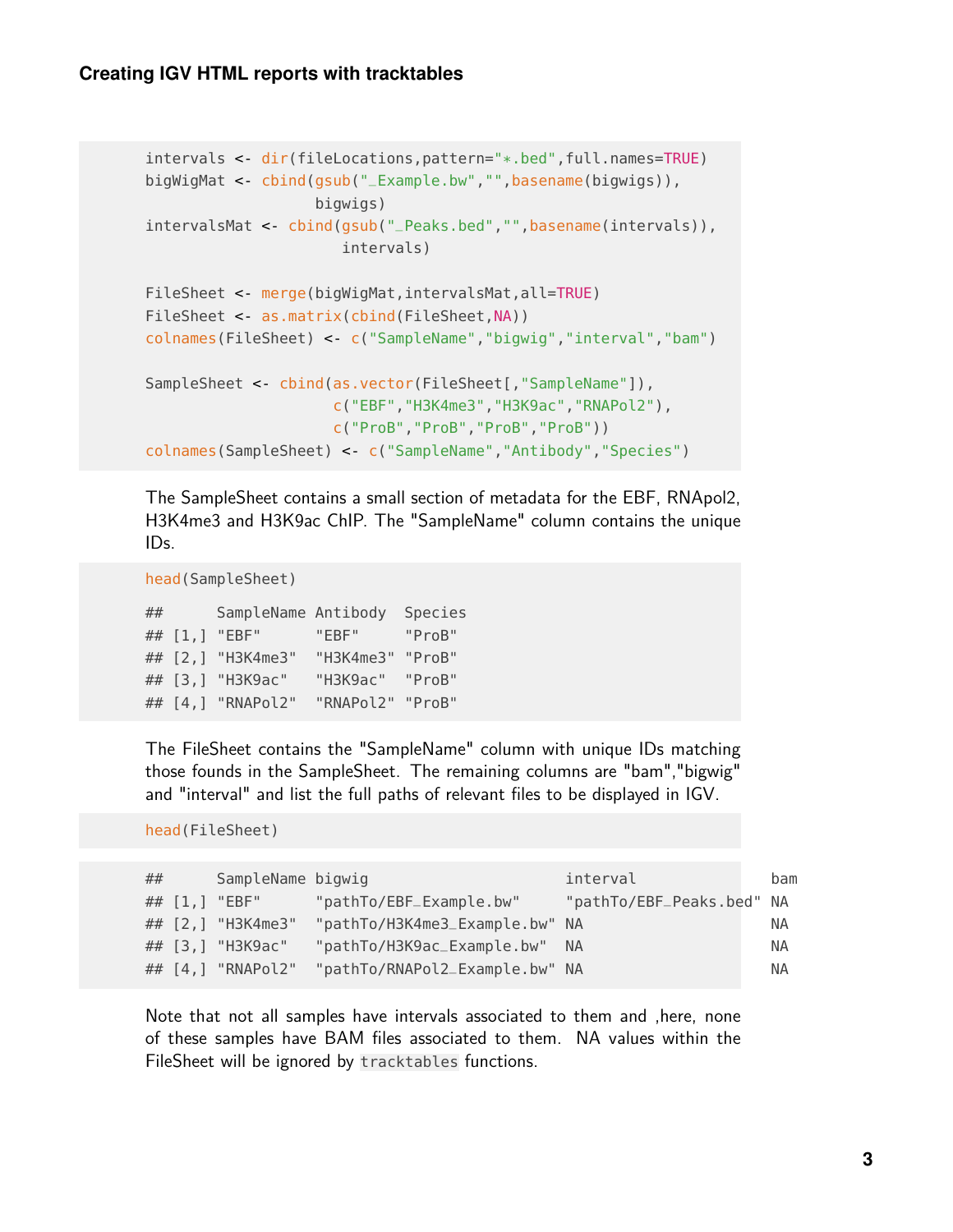#### 2.2 Creating an IGV session XML file

tracktables can create an IGV session XML and associated sample information file from this SampleSheet and FileSheet.

In addition to the FileSheet and SampleSheet, the MakeIGVSession() function requires the location to write to, the filename for the session XML and the genome to be used in IGV (see IGV for details on supported genomes).

MakeIGVSession(SampleSheet,FileSheet,igvdirectory=getwd(),"Example","mm9")

<span id="page-3-0"></span>This creates two files in the current working directory containing the sample information file for IGV ("SampleMetadata.txt") and the session XML itself to be loaded into IGV ("Example.xml").

#### 2.3 Creating a Tracktable HTML report

As well as producing session XMLs and sample information files, the trackta bles package can produce HTML reports which contain metadata and methods to control IGV.

The report structure is made of a main **Tracktables Experiment Report** which houses the metadata from the SampleSheet data-frame and links to open a sample's files in IGV (the sample's bigwig, bam or interval files). All sample files are associated with their relevant sample metadata and grouped together by their unique sample name.

When a sample has an interval file associated to it, the Tracktables Experiment Report also contains a link to a further sample specific **Tracktables Interval Report**. This interval report contains a table of interval locations, any metadata associated with intervals and further links to focus IGV on an interval's genomic location.

```
HTMLreport <- maketracktable(fileSheet=FileSheet,
                              SampleSheet=SampleSheet,
                              filename="IGVExample.html",
                              basedirectory=getwd(),
                              genome="mm9")
```
In this example the maketracktables() function creates an HTML report "IGVExample.html" ( The Tracktable Experiment Report) in the current working directory alongside the relevant sample IGV session XMLs, The Tracktable Experiment Reports (named by SampleName) and the sample information file. The function also returns the XML doc to allow the user to add further customisation to the main report.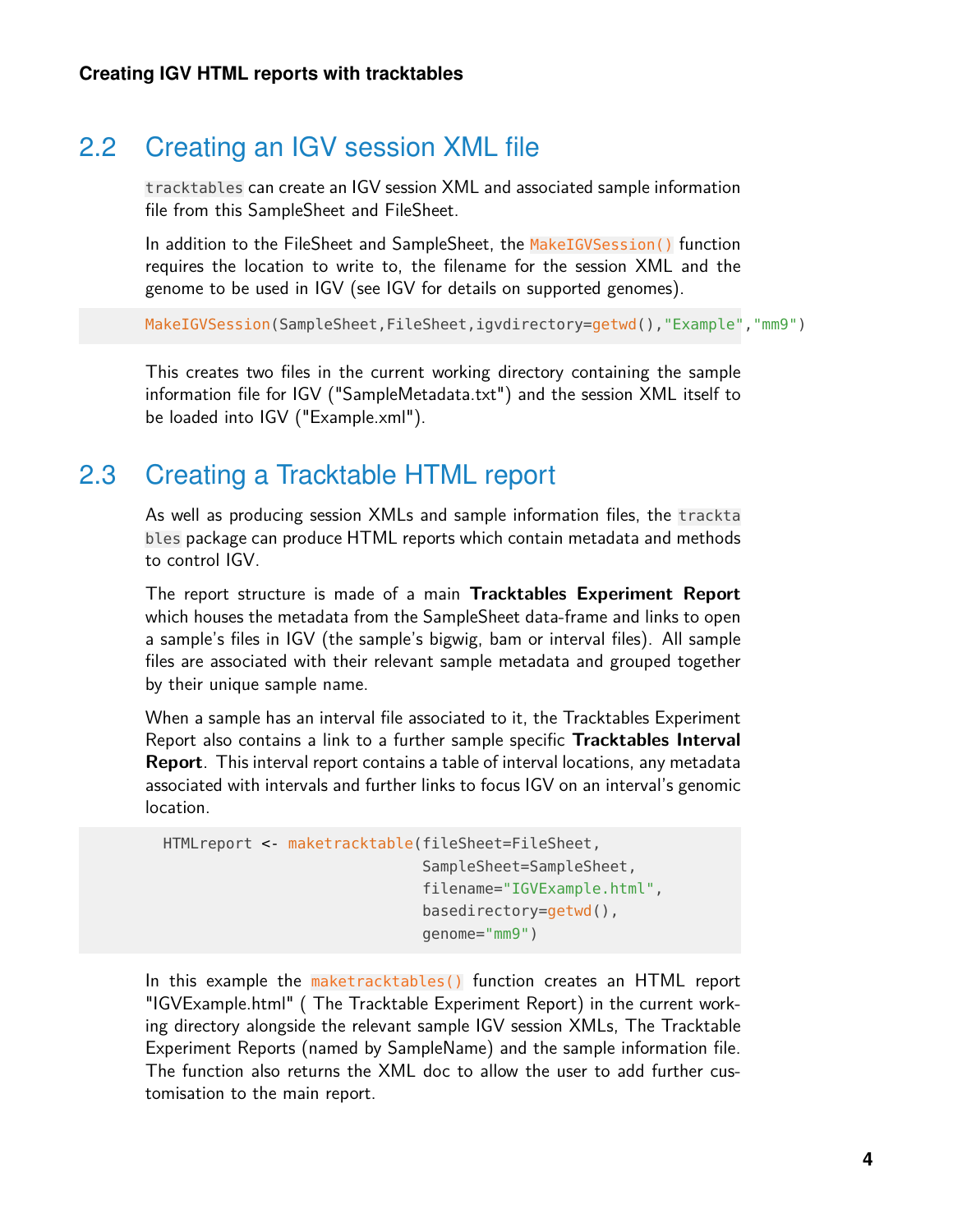Further configuration of the report can be achieved through the use of the colourBy arguments and igvParams class object passed to the maketrackta bles() function. The colourBy argument accepts a character argument corresponding to the metadata column by which samples will be coloured in IGV.

The igvParams class defines how files will be displayed in IGV. igvParams accepts a range of arguments corresponding to supported IGV display methods (see reference manual for full details).

In this example, all files are colour grouped by their antibody metadata and display ranges sets to be between 1 and 5 for bigwigs files with no autoscale set.

```
igvDisplayParams <- igvParam(bigwig.autoScale = "false",
                            bigwig.minimum = 1,
                            bigwig.maximum = 5)
HTMLreport <- maketracktable(FileSheet,SampleSheet,"IGVex2.html",getwd(),"mm9",
                             colourBy="Antibody",
                             igvParam=igvDisplayParams)
```
## <span id="page-4-0"></span>3 Note on the use of relative paths

Since tracktables uses relative paths to communicate with IGV, in practice the creation of tracktable's reports in a new directory, alongside any files to display, is advised. This allows for the report to be high portable and so delivered to the user as a functional unit to use with IGV.

## <span id="page-4-1"></span>4 Session Information

Here is the output of sessionInfo on the system on which this document was compiled:

toLatex(sessionInfo())

- R version 4.2.0 RC (2022-04-21 r82226), x86\_64-pc-linux-gnu
- Locale: LC\_CTYPE=en\_US.UTF-8, LC\_NUMERIC=C, LC\_TIME=en\_GB, LC\_COLLATE=C, LC\_MONETARY=en\_US.UTF-8, LC\_MESSAGES=en\_US.UTF-8, LC\_PAPER=en\_US.UTF-8, LC\_NAME=C, LC\_ADDRESS=C, LC\_TELEPHONE=C, LC\_MEASUREMENT=en\_US.UTF-8, LC\_IDENTIFICATION=C